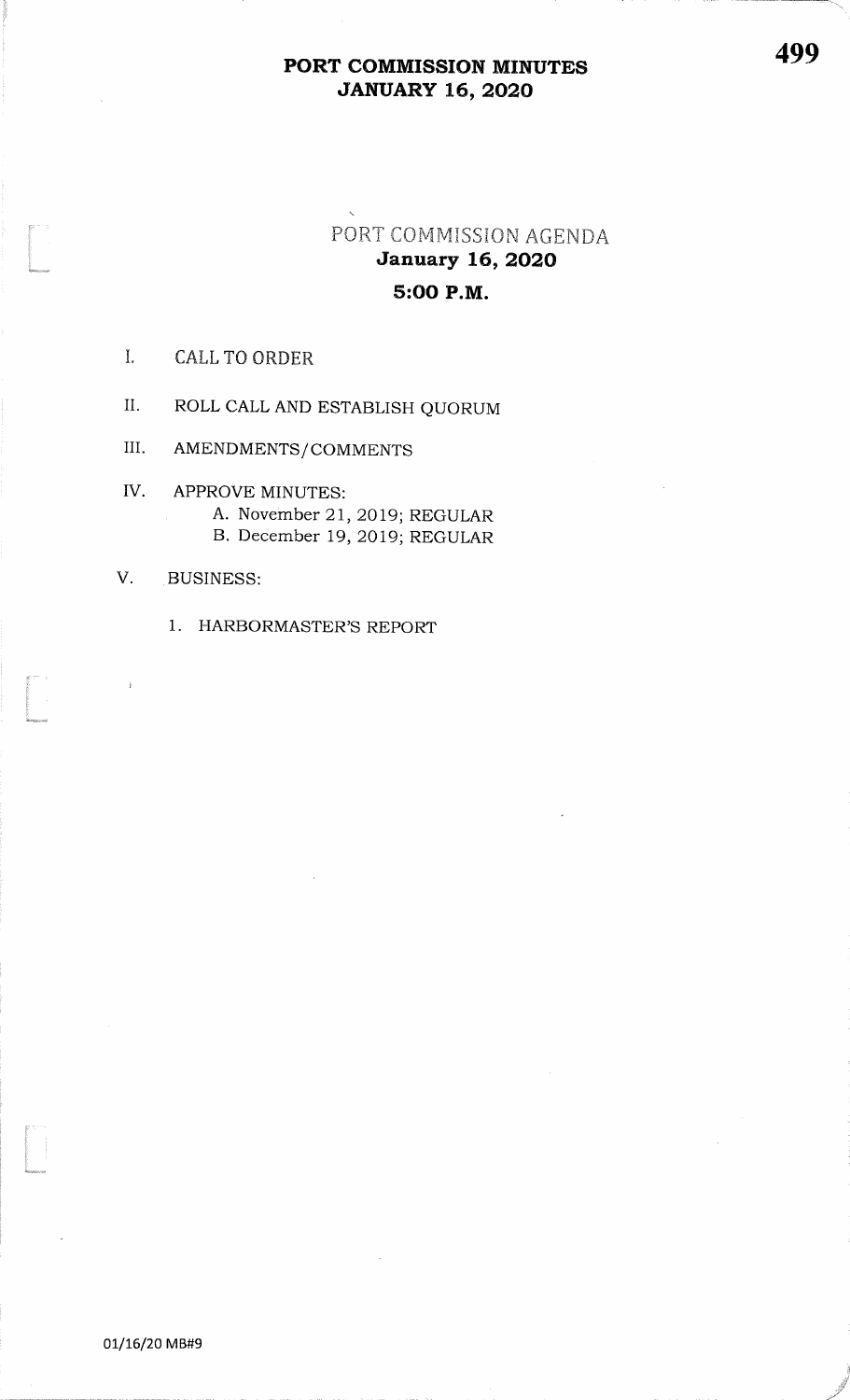## s00 PORT COMMISSION MINUTES JANUARY L6,2O2O

Be it remembered that a regular meeting of the Port Commission of the City of Long Beach, Mississippi, was begun and held at the City Hall Meeting Room, 201 Jeff Davis Avenue, in said City, on Thursday, January 16,2O2O, at 5:OO o'clock p.m., it being the time, date, and place fixed for holding said meeting.

There were present and in attendance on said Commission and at the meeting the following named persons: President Phil Kies, Vice President Russel Jones, Secretary Don Deschenes, Commissioners Brian Currie, Kevin Hicks, Barney Hill, Harbormaster Bill Angley, and City Clerk Stacey Dahl.

Absent the meeting were Commissioners Brian Jernigan, Dan Fillette, Jr., and Nicholas Brown.

There being a quorum present and sufficient to transact the business of this meeting, the following proceedings were had and done.

\*\*\*\*\*\*\*\*\*\* ,(rr\*

Commissioner Kies called the meeting to order; whereupon there were no comments or amendments to the agenda.

\*\*\*\*\*

Commissioner Deschenes made motion seconded by Commissioner Hill and unanimously carried to approve minutes of the Port Commission, as follows:

 $\triangleright$  November 21, 2019, Regular

 $\triangleright$  December 19, 2019, Regular

The Commission recognized Mr. Bill Angley for the Harbormaster's Report, as follows: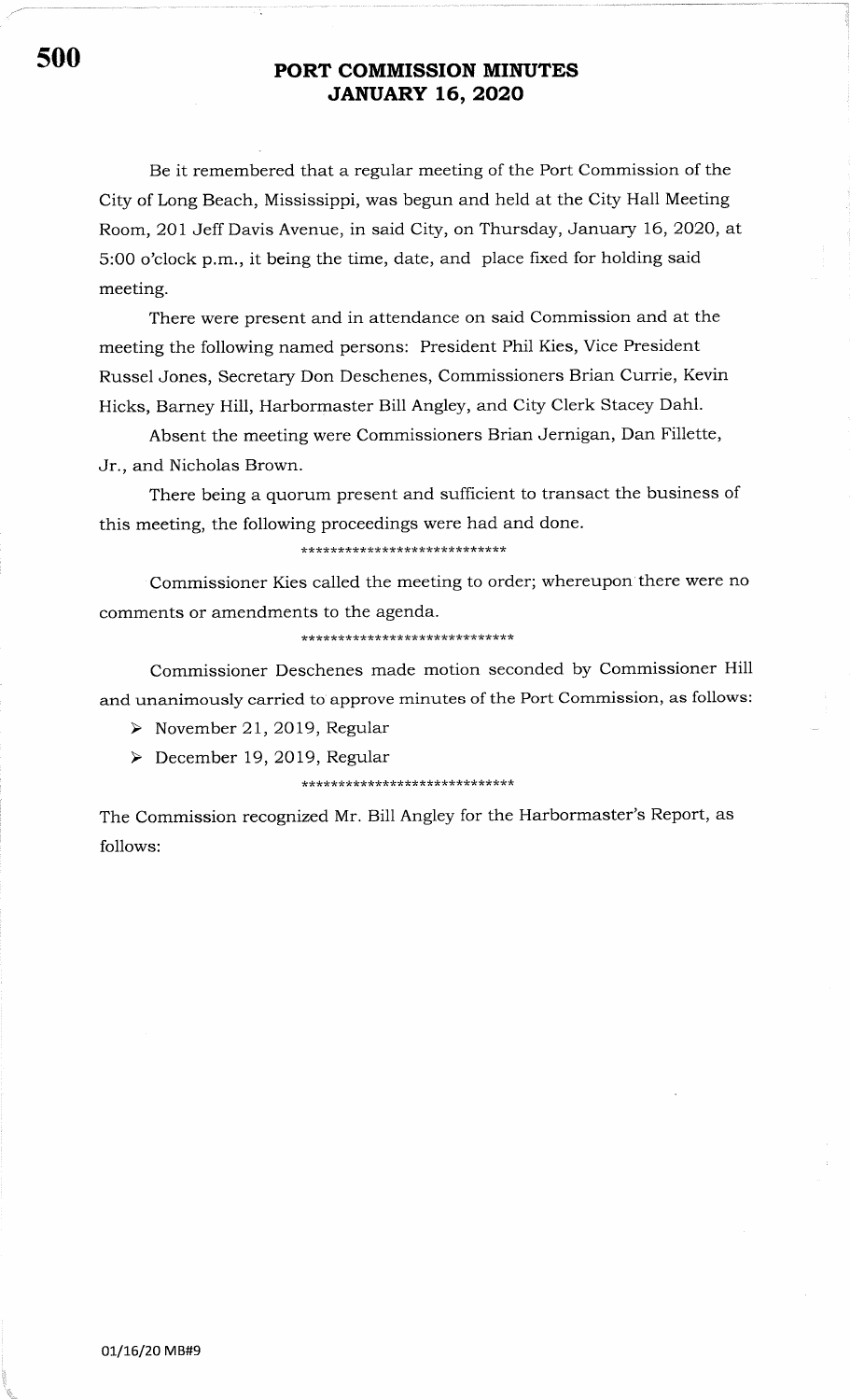## PORT COMMISSION MINUTESJANUARY L6,2O2O

#### Harbor Master Report

#### January L6,2020

- aSidewalk from Harbor building to pier 2 has moved during storms consistently and needs to be replaced. Trip hazards are getting worse, due to undermining. Need to seek FEMA assistance for improvement project so that we can seal undermining. Havebeen looking at a foam application. A project is being put together to fix these issuesand solve others to include benches, speed bumps, and striping
- Pier 3 entrance has consistently presented a problem with stability and safety. After that small tropical storm came through this year I have noticed large chunks of piling and header wood missing due to rot. At this time the ramp is stable but will not be for long. change order has been processed and the contractor should be starting Monday.. Temporary ladders will be place so slip owners will be able to access their boats. Totaltime for repair should be 3 daysa
- The Harbor Master building suffered some damage from past storms. Due the waterthat was not sealed out there is mold and corrosion consuming the building. <sup>I</sup>am putting together a small FEMA project to fix these issues and help protect the health ofall those that use our building. A quote is being worked on for these repairs.
- Dec 26 the power supply in computer at harbor failed. I replaced power supply but lostsome of my files. <sup>I</sup>am working to get everything back to date and correct.a

145 of 218 a

There was no action required or taken regarding the aforesaidHarbormaster's report.

?t'rr

#### \*\*\*\*\*\*\*\*\*\*\*\*\*\*\*\*\*\*\*\*\*\*\*\*\*\*\*\*\*\*

tr transfer to the control of the control of the control of the control of the control of the control of the control of the control of the control of the control of the control of the control of the control of the control

There being no further business to come before the Port Commission atthis time, Commissioner Hill made motion seconded by CommissionerDeschenes and unanimously carried to adjourn until the next regular meetingin due course.

\*\*\*\*\*\*\*\*\*\*\*\*\*\*\*\*\*\*\*\*\*\*\*\*\*\*\*\*\*\*\*

01/16/20 MB#9